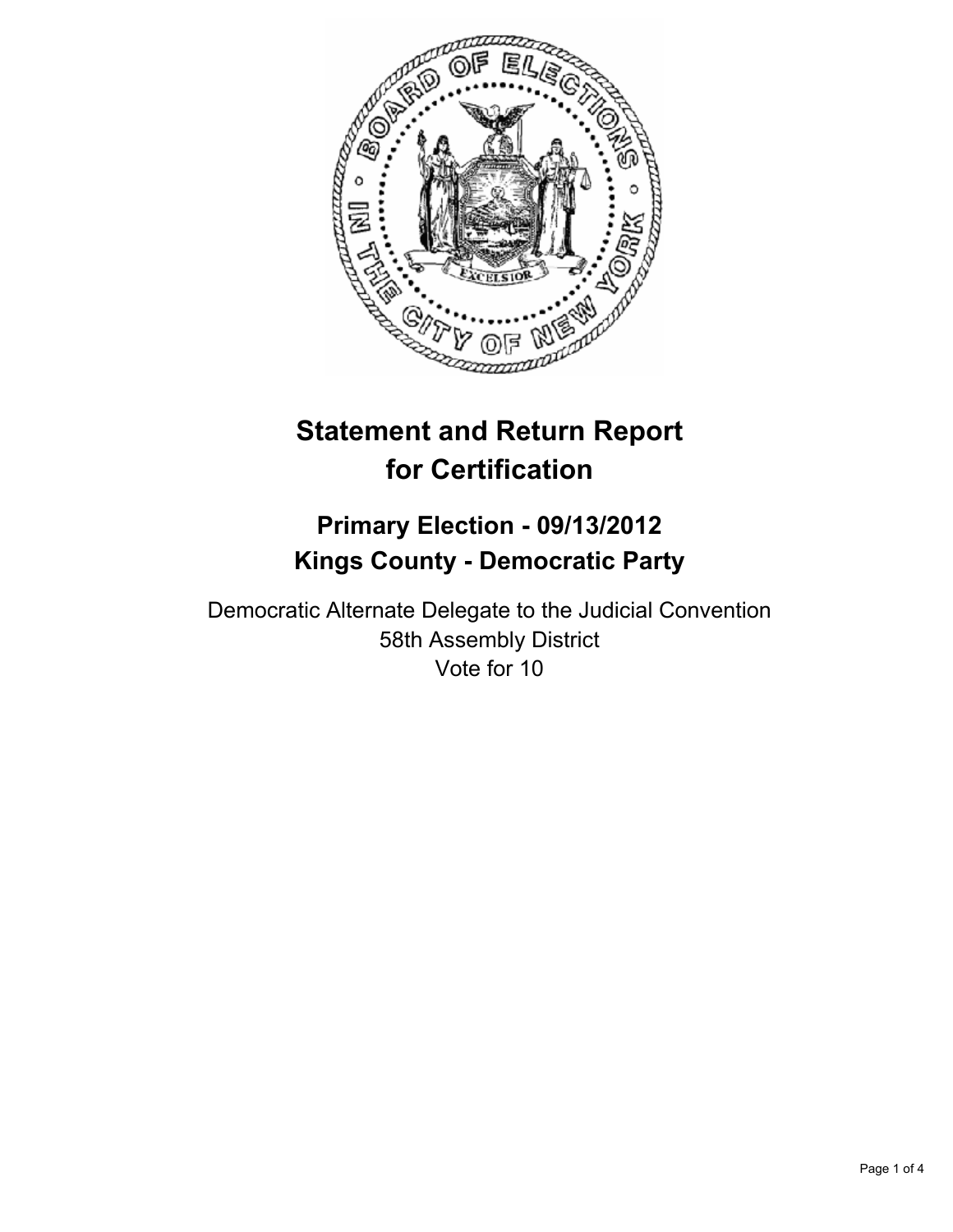

## **Assembly District 58**

| <b>PUBLIC COUNTER</b>                                    | 5,887        |
|----------------------------------------------------------|--------------|
| <b>EMERGENCY</b>                                         | 1            |
| ABSENTEE/MILITARY                                        | 196          |
| <b>FEDERAL</b>                                           | 0            |
| SPECIAL PRESIDENTIAL                                     | 0            |
| <b>AFFIDAVIT</b>                                         | 89           |
| <b>Total Ballots</b>                                     | 6,173        |
| Less - Inapplicable Federal/Special Presidential Ballots | 0            |
| <b>Total Applicable Ballots</b>                          | 6,173        |
| <b>HENDERSON WINT</b>                                    | 1,489        |
| ADLIN J. GALLIMORE                                       | 1,437        |
| <b>CYRIL V. SIMEON</b>                                   | 1,662        |
| <b>HILARY JOSEPH</b>                                     | 2,102        |
| <b>INGRID JOHN</b>                                       | 1,723        |
| BETTY RANDOLPH                                           | 1,522        |
| <b>TERRY T. GALES</b>                                    | 1,687        |
| <b>DEBORAH SMITH-MAYFIELD</b>                            | 1,490        |
| MILDRED A. MCGILL                                        | 1,723        |
| JOSEFINA JOHNSON                                         | 1,652        |
| <b>MARY L. NEWELL</b>                                    | 1,309        |
| <b>VERA M. FLOWERS</b>                                   | 1,486        |
| <b>EARL K. SWEENEY</b>                                   | 1,262        |
| <b>JOAN T. WILLIAMS</b>                                  | 1,640        |
| A.J. JENKINS (WRITE-IN)                                  | 1            |
| DELIA BENITEZ (WRITE-IN)                                 | 1            |
| ELEVA HALL (WRITE-IN)                                    | $\mathbf{1}$ |
| ELISABETH KESLUA (WRITE-IN)                              | 1            |
| HENRY T. ALSTON (WRITE-IN)                               | 1            |
| ISSAC CALDWELL (WRITE-IN)                                | 1            |
| JEAN HOLDEN (WRITE-IN)                                   | 2            |
| MIGDALIA VEGA (WRITE-IN)                                 | 1            |
| NICHOLA CUMMINGS (WRITE-IN)                              | 1            |
| NICKI LUCAS (WRITE-IN)                                   | 2            |
| RODNEYSE BICHOTTE (WRITE-IN)                             | $\mathbf{1}$ |
| ROSE DARDEN (WRITE-IN)                                   | 1            |
| SARA MINNS (WRITE-IN)                                    | 1            |
| STEPHEN CHAMBERS (WRITE-IN)                              | 1            |
| STEPHEN JOHNSON (WRITE-IN)                               | 2            |
| UNATTRIBUTABLE WRITE-IN (WRITE-IN)                       | 281          |
| <b>Total Votes</b>                                       | 22,483       |
| Unrecorded                                               | 39,247       |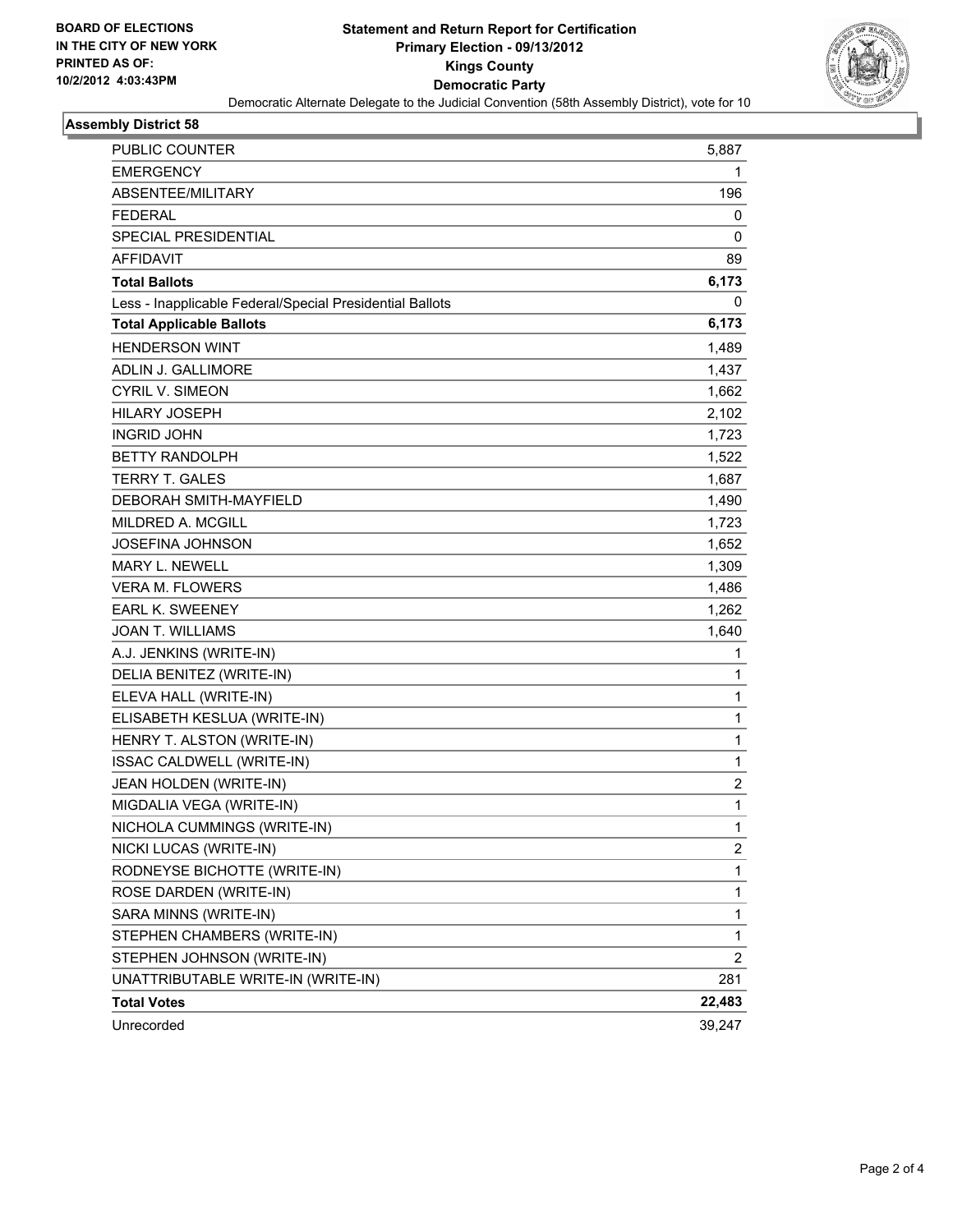#### **Statement and Return Report for Certification Primary Election - 09/13/2012 Kings County Democratic Party** Democratic Alternate Delegate to the Judicial Convention (58th Assembly District), vote for 10



#### **Total for Democratic Alternate Delegate to the Judicial Convention (58th Assembly District) - Kings County**

| <b>PUBLIC COUNTER</b>                                    | 5,887          |
|----------------------------------------------------------|----------------|
| <b>EMERGENCY</b>                                         | 1              |
| ABSENTEE/MILITARY                                        | 196            |
| <b>FEDERAL</b>                                           | 0              |
| <b>SPECIAL PRESIDENTIAL</b>                              | 0              |
| <b>AFFIDAVIT</b>                                         | 89             |
| <b>Total Ballots</b>                                     | 6,173          |
| Less - Inapplicable Federal/Special Presidential Ballots | 0              |
| <b>Total Applicable Ballots</b>                          | 6,173          |
| <b>HENDERSON WINT</b>                                    | 1,489          |
| ADLIN J. GALLIMORE                                       | 1,437          |
| <b>CYRIL V. SIMEON</b>                                   | 1,662          |
| <b>HILARY JOSEPH</b>                                     | 2,102          |
| <b>INGRID JOHN</b>                                       | 1,723          |
| <b>BETTY RANDOLPH</b>                                    | 1,522          |
| <b>TERRY T. GALES</b>                                    | 1,687          |
| DEBORAH SMITH-MAYFIELD                                   | 1,490          |
| <b>MILDRED A. MCGILL</b>                                 | 1,723          |
| <b>JOSEFINA JOHNSON</b>                                  | 1,652          |
| <b>MARY L. NEWELL</b>                                    | 1,309          |
| <b>VERA M. FLOWERS</b>                                   | 1,486          |
| <b>EARL K. SWEENEY</b>                                   | 1,262          |
| <b>JOAN T. WILLIAMS</b>                                  | 1,640          |
| A.J. JENKINS (WRITE-IN)                                  | 1              |
| DELIA BENITEZ (WRITE-IN)                                 | 1              |
| ELEVA HALL (WRITE-IN)                                    | $\mathbf{1}$   |
| ELISABETH KESLUA (WRITE-IN)                              | 1              |
| HENRY T. ALSTON (WRITE-IN)                               | $\mathbf 1$    |
| ISSAC CALDWELL (WRITE-IN)                                | $\mathbf{1}$   |
| JEAN HOLDEN (WRITE-IN)                                   | $\overline{2}$ |
| MIGDALIA VEGA (WRITE-IN)                                 | 1              |
| NICHOLA CUMMINGS (WRITE-IN)                              | $\mathbf{1}$   |
| NICKI LUCAS (WRITE-IN)                                   | 2              |
| RODNEYSE BICHOTTE (WRITE-IN)                             | 1              |
| ROSE DARDEN (WRITE-IN)                                   | $\mathbf 1$    |
| SARA MINNS (WRITE-IN)                                    | 1              |
| STEPHEN CHAMBERS (WRITE-IN)                              | 1              |
| STEPHEN JOHNSON (WRITE-IN)                               | 2              |
| UNATTRIBUTABLE WRITE-IN (WRITE-IN)                       | 281            |
| <b>Total Votes</b>                                       | 22,483         |
| Unrecorded                                               | 39,247         |